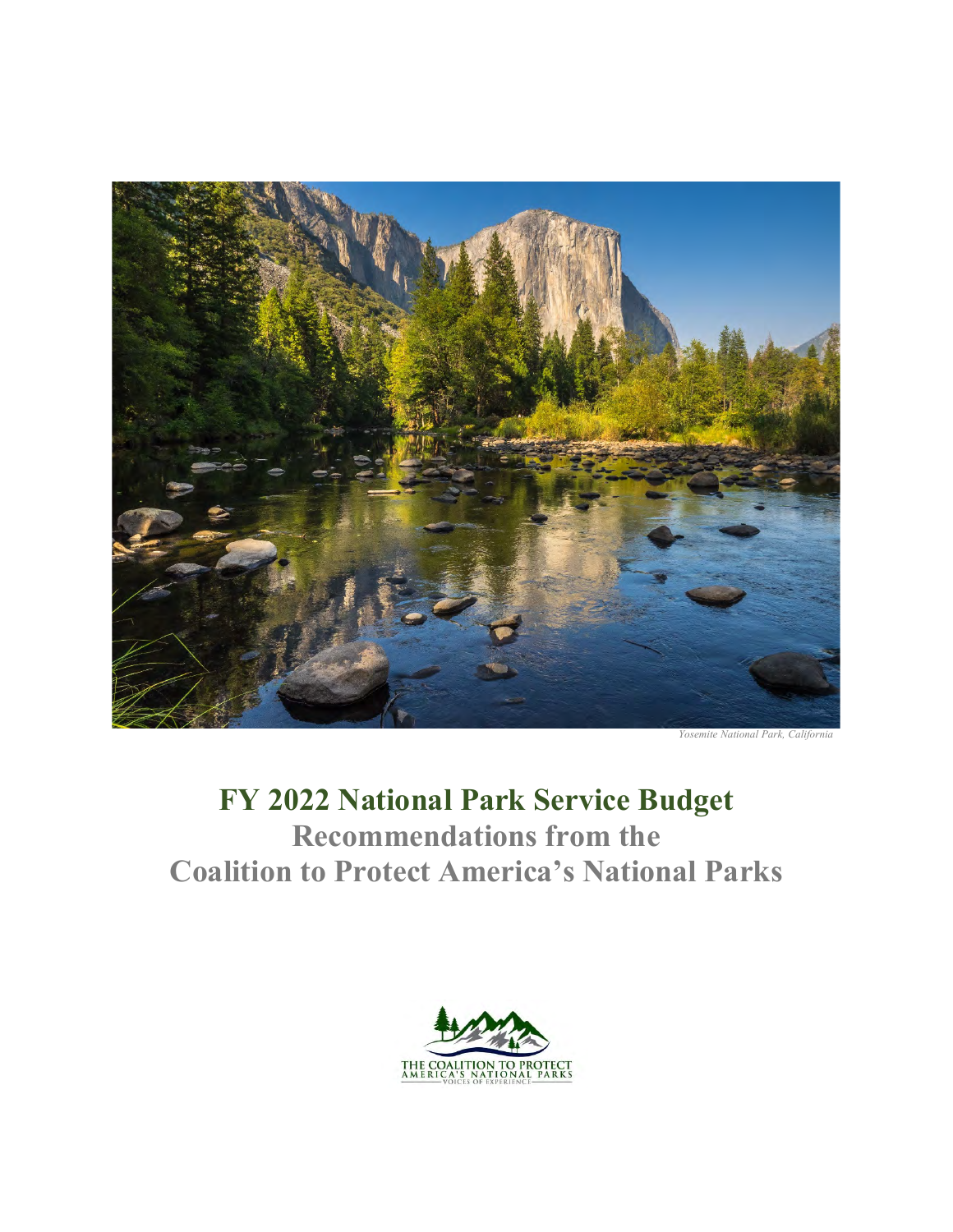## **EXECUTIVE SUMMARY**

At a time when the National Park Service is managing 423 national park sites with annual visitation exceeding 327 million in 2019 prior to the Covid park shutdowns, the need for additional staff to manage these sites and provide visitor services is greater than ever. Further, the ability of park units to address critical natural and cultural resource challenges has diminished as program and regional office staffing has been reduced. In addition, the service's management of its grant and technical assistance programs has been impacted as fewer staff handle even more programs that Congress has established.

To address these staffing and program needs, the Coalition to Protect American's National Parks (the Coalition) recommends the following additional funds be added to the NPS budget in FY 2022 as the beginning of an extended commitment to address the decline of nearly 3,500 in NPS staffing over the past decade:

#### **Operation of the National Park Service (ONPS)**

| To add 500 FTEs in parks and program offices           | $+$ \$50 million  |
|--------------------------------------------------------|-------------------|
| <b>Addressing Climate Change</b>                       |                   |
| To provide analyses to park managers and fund projects | $+$ \$6 million   |
| <b>Oceans and Coastal Resources</b>                    |                   |
| To add experts to address park needs and complete      |                   |
| priority restoration efforts                           | $+$ \$7.5 million |
| <b>Natural Resource Project Funding</b>                |                   |
| To complete the highest priority natural resources     |                   |
| management and research needs                          | $+$ \$21 million  |
| <b>Landscape and Seascape Conservation</b>             |                   |
| To fund Cooperative Ecosystem Study Units (CESUs)      |                   |
| and Research Learning Centers                          | $+$ \$3 million   |
| <b>Completing the Cultural Resource Challenge</b>      |                   |
| To add funding to four key areas of work noted         |                   |
| in the following related document                      | $+$ \$25 million  |
|                                                        |                   |

The recommendations above are for the first year of what the Coalition sees as a longer-term commitment to addressing the National Park Service's programs to protect our national parks and provide visitor services for future generations. Details of the complete funding needs are found in the following pages.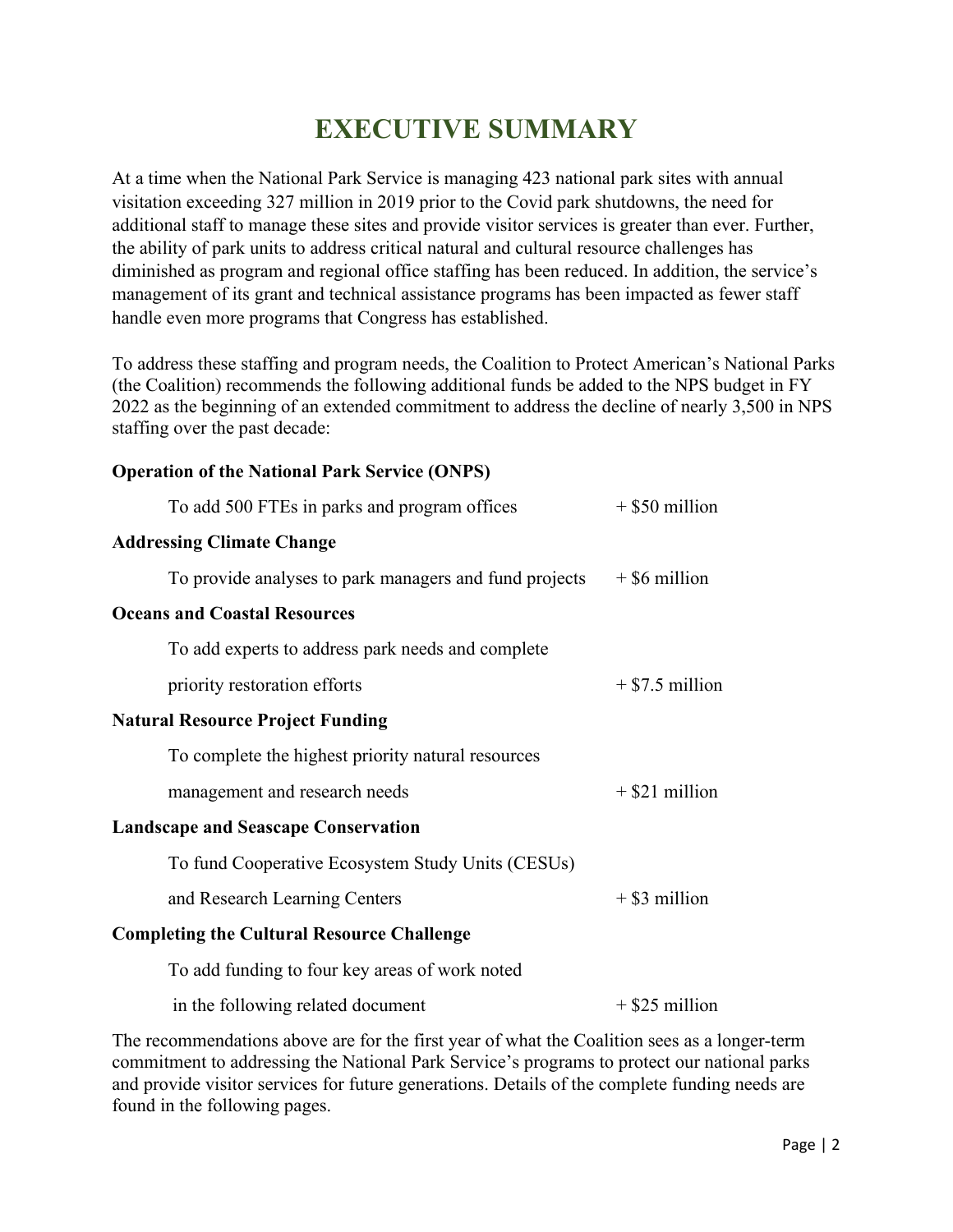## **KEEPING THE PROMISE TO PROTECT OUR NATIONAL PARKS**

For over a century, the National Park Service (NPS) has been protecting our nation's important natural, historical, and cultural sites for the public to enjoy unimpaired for future generations. During this time, the number of sites entrusted to the care of the NPS has grown to 423 along with annual visitation that exceeded 327 million in 2019 prior to the Covid park shutdowns.

The stewardship of these park sites has become increasingly difficult over the past decade due to several factors, including flat budgets that have not been adjusted for inflation, parks having to absorb fixed costs associated with higher rents and utility bills; increased staffing costs through annual pay raises and the need for more seasonal staff to handle the busier shoulder seasons; and more expensive health and pension benefits. These added costs have occurred at a time when visitation increased by 15% between 2009 and 2019, which has seriously eroded the Park Service's capability to accomplish its core functions of protecting park resources and serving park visitors. Further, since 2009, Congress has directed the NPS to manage 31 new parks, 5 more national trails, and 9 new wild and scenic rivers, while also coordinating assistance for 4 new affiliated areas, 15 additional national heritage areas, and 8 new grant programs.

A few examples illustrate the impact on park operations and visitation. Acadia National Park's visitation increased from 2.3 million in 2010 to over 3.5 million in 2019. Meanwhile the park budget (adjusted for inflation) has gone down 12-14%. Between 2010 and 2019, Rocky Mountain National Park's visitation increased by 58% while staffing decreased by 16% (a loss of 52 FTEs), which is causing severe shortfalls in visitor services, routine cleaning and maintenance. And at Zion National Park, visitation has gone from 2.3 million to 4.5 million since 2010. While the dollar amount of Zion's budget is essentially the same in FY 2021 that it was in FY 2010, the buying power has gone down 14% when you take into account inflation, as well as fixed and related costs.

To stay within budget, many national parks and program offices have been unable to fill vacant positions, resulting in fewer people to do the work needed to provide routine maintenance, interpretive services, historic preservation and environmental compliance, research and evaluation to address climate change, natural resource protection, law enforcement, search and rescue, and emergency medicine activities. These all are actions that are critical for the NPS to be able to meet the mandate of Congress to protect and preserve park resources for future generations.

It is not only park operations that have suffered through unfilled positions. The program offices found in the headquarters building in Washington, D.C., and in each of the regional offices have seen similar attrition. The small and medium-sized parks have been particularly impacted by these unfilled positions in Washington and the regional offices as those parks do not have their own program specialists with expertise to do various natural and cultural resource work in response to local situations. These parks rely on the regional and national program offices to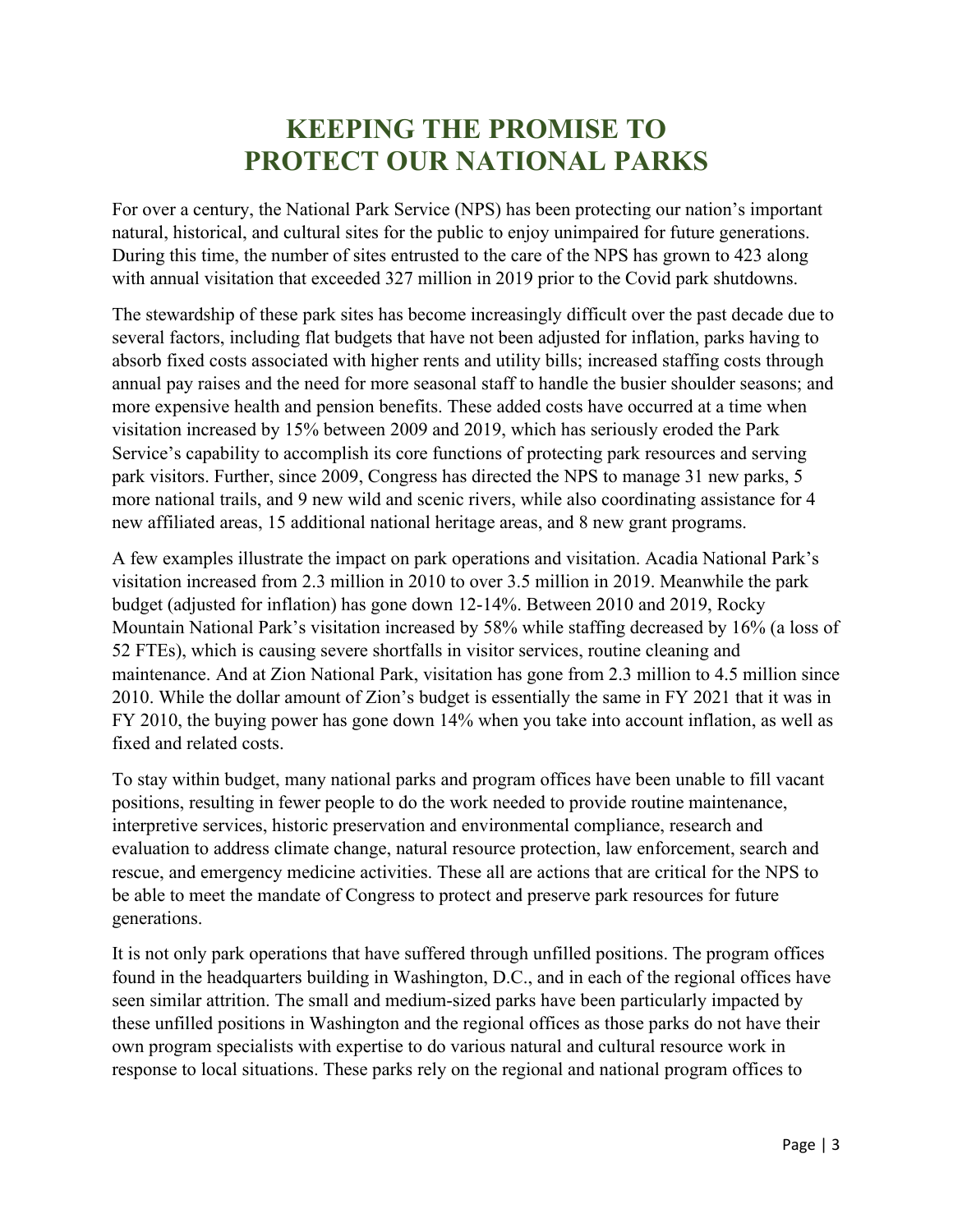support them on a regular basis, and that support has been lacking over the past decade when positions are vacant.

And just last year, Congress passed the Great American Outdoors Act that will provide the National Park Service \$6.5 billion over the next several years to help address its backlog in deferred maintenance. This will require additional staffing to deal with construction projects that require planning and design, environmental compliance, and contracting, along with project supervision and oversight in order to meet the goals established by the law to complete this work within a relatively short timeframe.

#### **I. ADDRESSING PARK AND PROGRAM OPERATIONS ONPS Base Funding Requested: \$50 million**

In FY 2009, NPS appropriations supported 24,444 staff, while the level of NPS staff fell to 20,967 in FY 2019 – a loss of 3,477 employees over the past decade. To reverse this trend, the Coalition requests \$50 million be added to the ONPS budget for FY 2022 to allow the hiring of an additional 500 staff to begin a five-year commitment to restoring many of the 3,500 staff lost over the past decade due to insufficient appropriations.

In FY 2009, Congress provided appropriations of \$3.275 billion for the National Park Service (NPS). The FY 2020 appropriation of \$3.37 billion provided by Congress was the first time the FY 2009 appropriation was exceeded in ten fiscal years. However, according to the Bureau of Labor Statistics consumer price index, inflation has increased by 22.6% since 2009. To keep up with inflation, the NPS would need \$4.015 billion in appropriations in FY 2022

While we recognize it will take some time to restore all of the positions that have been lost over the past decade, we urge Congress to begin this process in FY 2022 to ensure the NPS has the people needed to fulfill its responsibilities. This operational funding should be strategically distributed to parks and program offices to remedy lost capacity and to allow new park units to provide basic public services and to adequately protect park resources, as well as to allow regional and program offices to restore positions with people that assist parks with services needed on a regular basis.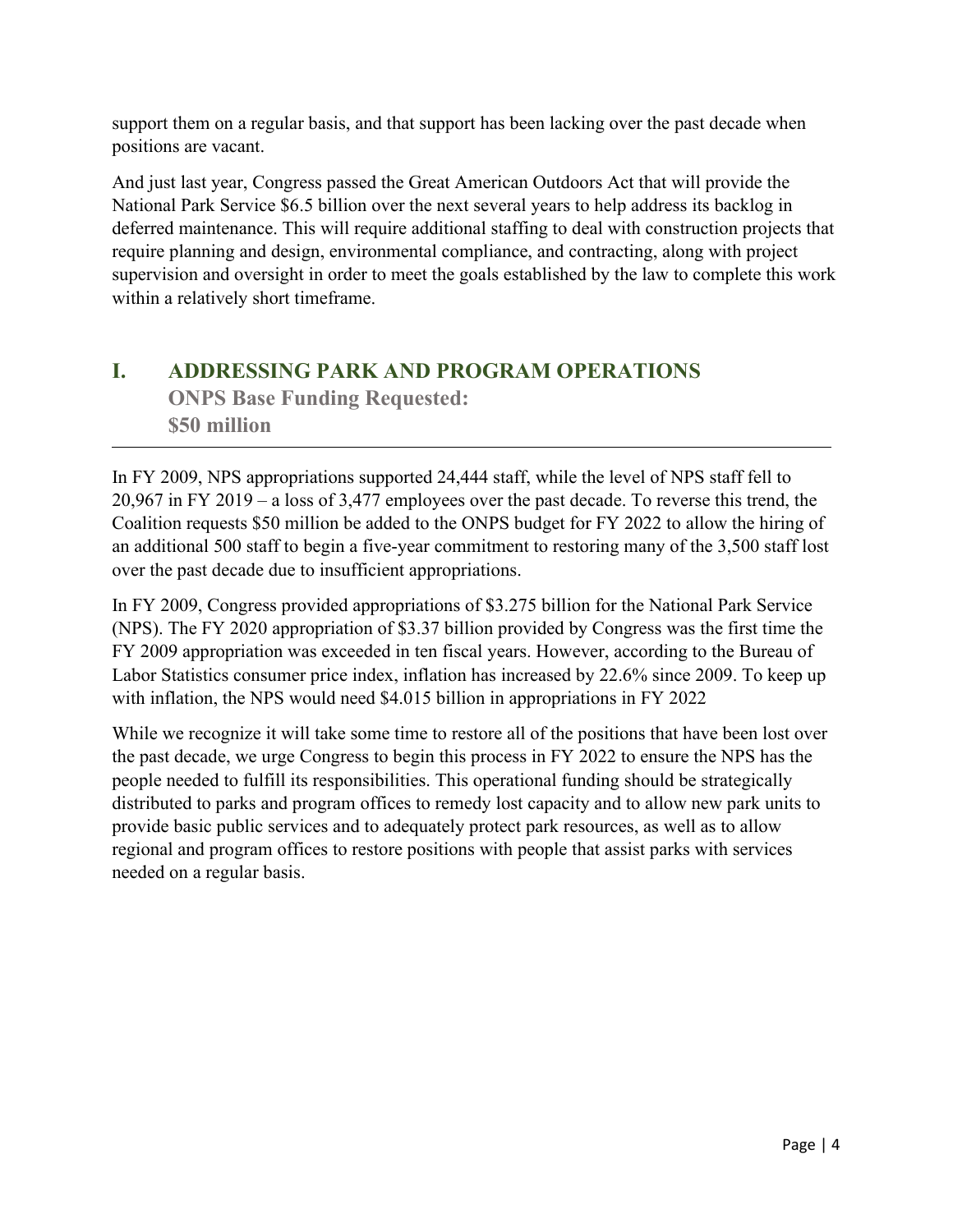## **KEEPING THE PROMISE TO PROTECT OUR NATURAL LEGACY**

The National Park Service (NPS) administers over 400 of America's most sacred and loved places. For over a hundred years, the men and women of the NPS have worked to fulfill the Organic Act that provides the following mandate to "conserve the scenery and the wild life therein and to provide for their enjoyment for future generations."

Building from the Natural Resource Challenge funded by Congress starting in 1999, National Parks have built a rich legacy of science-based conservation projects and activities. They have included a sweeping array of initiatives ranging from reintroducing keystone species such as elk and wolves, restoring tens of thousands of acres of degraded critical habitat including majestic giant sequoias and major rivers and wetlands, and installing hundreds of miles of feral animal fencing to protect critically endangered plants and animals. Through leadership, science, creativity, and funding, our parks have been able to make significant headway with some of their most challenging resource issues.

However, just as our park roads, visitor centers, and trails need constant upkeep, our recovering resources also require ongoing maintenance and additional resource efforts to keep them healthy. If new actions are not implemented, these precious areas run the risk of slipping back to degraded conditions once again. NPS nation-wide commitments to these legacy projects and critical resource issues continue to expand every year, while the NPS capacity continues to erode, leaving natural resource managers unable to fulfill their commitments to maintain and protect America's most beloved places. NPS has made a promise to the American public to take care of these protected sites, and the parks need help in doing so.

#### **The following is a list of major funding needs:**

#### **I. ADDRESSING CLIMATE CHANGE ONPS Base Funding Requested: \$6.0 million**

Research from U.S. national parks shows that climate change is melting snowpack and glaciers, shifting the ranges of plants and animals, altering wildfire patterns, raising sea levels, and causing other impacts. Continued climate change threatens the health and functioning of plant and animal species, ecosystems, cultural sites, and infrastructure in national parks. Analyses of vulnerability to climate change exist for a very limited set of resources in fewer than half of the national park units.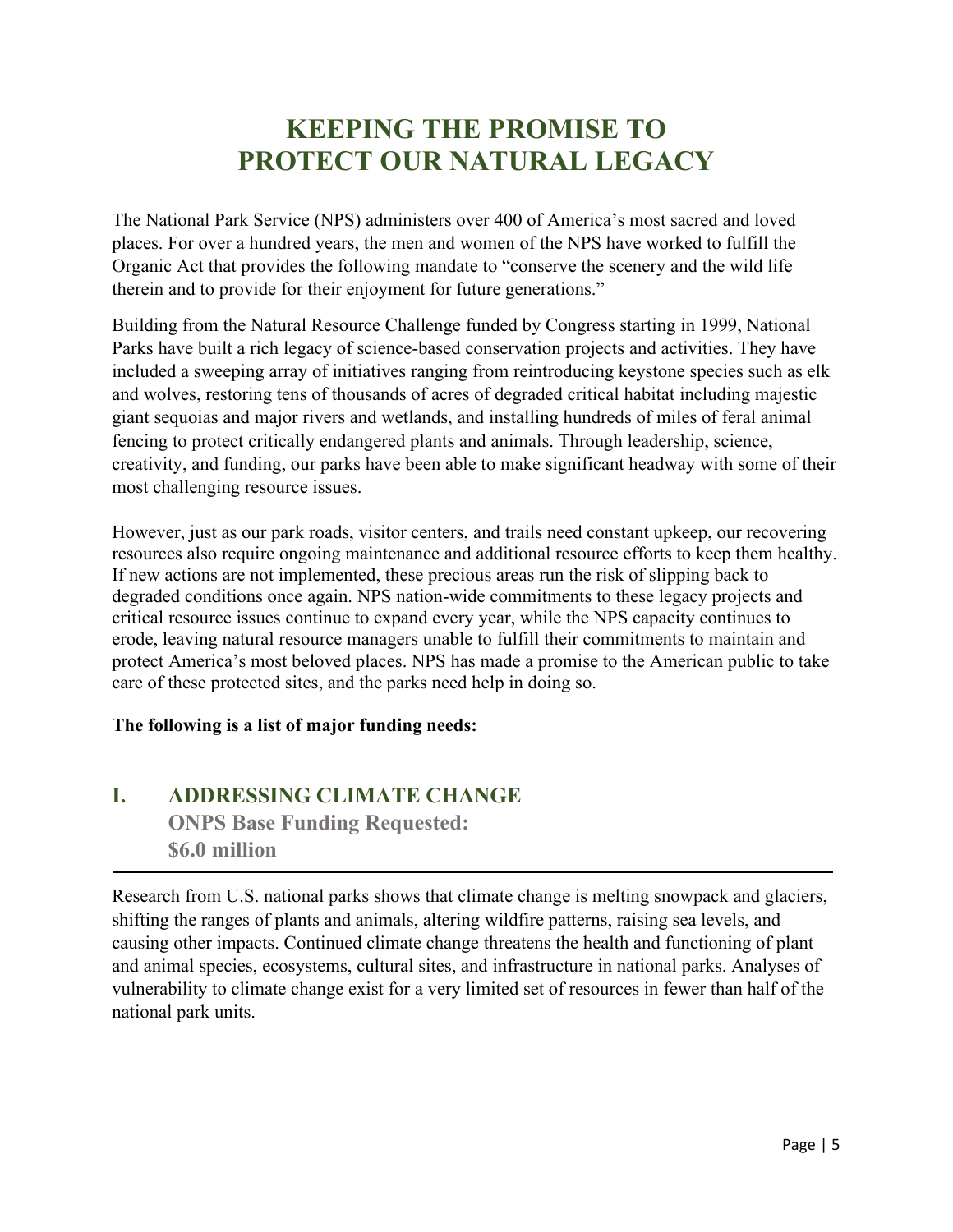Funding would: (1) support the Service's comprehensive efforts to provide scalable analyses to managers on the implications of environmental change for resources from the land/seascape-level to park-level and (2) fund high priority projects in parks designed to add resilience, adaptation, and protection for some of the most vulnerable natural and cultural resources within the National Park System. All national parks are experiencing the effects of climate change, with particular vulnerability among parks at high elevations, high latitudes, in arid lands, and coastal areas. The requested funding would support the preparation of park



*Dry Tortugas National Park, Florida* 

assessments of natural and cultural resource vulnerabilities to environmental change. Providing analyses of the vulnerability of park resources and infrastructure for all national parks would be a priority. The assessments will guide subsequent resource stewardship efforts and inform decisions on asset planning, management, and investment for park infrastructure.

This increase also provides subject matter expert services to park managers to design adaptation projects and includes \$3.5 million in project funds annually. These projects will address the highest priority needs to improve resource (natural and cultural) and infrastructure resiliency and adaptation to environmental change associated with rising sea levels, increased frequency and severity of flood events, thawing of permafrost, catastrophic mega-fires, prolonged drought conditions, and other consequences of environmental change. Examples of projects include modeling and analyses to identify high priority areas to reduce future risks from fire and flooding, as well as design and engineering to adapt and protect historic structures and infrastructure.

Additional detailed information on the Coalition's recommendations for abetting climate change is available in the Keeping the Promise: Addressing Climate Change section (page 13).

#### **II. OCEAN AND COASTAL RESOURCES ONPS Base Funding Requested: \$14.5 million**

The fledgling NPS Coastal and Ocean Program that includes over 84 coastal parks has made remarkable progress in identifying the highest priority issues and making initial progress toward achieving some key objectives. The top critical issues are:

- o Sea Level Rise
- o Benthic Habitat Mapping
- o Shoreline Sediment Management
- o Restoration and Species/Ecosystem Refugia
- o Aquatic Invasive Species and Diseases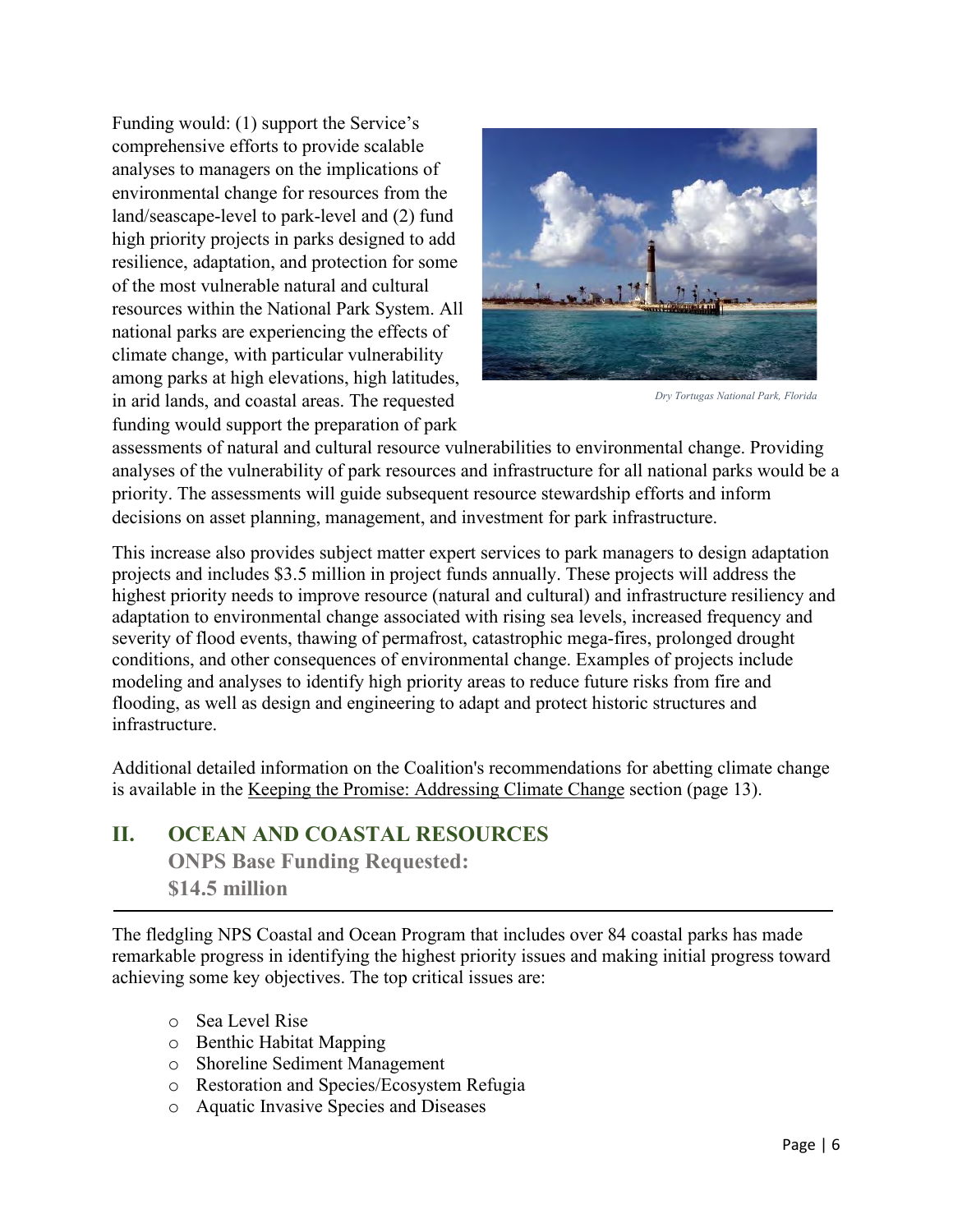- o Harmful Algal Blooms and other coastal catastrophic events
- o Fisheries Management

The NPS needs a base increase of \$14.5 million to address these high priority issues by funding: 1) a coastal engineer and an oceanographer at the national level to help parks plan for sea-level rise, sea temperature increases, ocean acidification, changing current patterns, and massive storms and waves resulting from climate change; 2) two regional experts to address areas of the country not yet served by dedicated regional staff; 3) equipment (including boats) and field support (including data entry, field collection, lab expenses, partnerships, and task agreements); 4) and priority restoration/refugia protection efforts each year. This increase would enable the NPS to make steady progress in addressing these highest priority



*Virgin Islands National Park, St. John* 

issues and to respond to additional, critical threats to park resources such as stony coral tissue loss disease, Crown of Thorn invasions, and abalone withering syndrome, which are emerging ever more frequently and requiring a rapid response.

#### **III. VITAL SIGNS: NPS INVENTORY AND MONITORING PROGRAM ONPS Base Funding Requested: \$43 million**

Since 2000, about 15 parks with significant natural resources have been added to the National Park System and about 30 more have expanded their boundaries. The new parks have never had funding for inventorying and monitoring (I&M) activities. To expand existing monitoring activities to these parks would cost \$4 million.

When monitoring plans were developed, the number of resources that parks requested for monitoring activities far exceeded NPS capacity. Currently, the NPS is unable to monitor all Endangered Species Act (ESA)-listed species as identified in Recovery Plans, for example, due to a lack of funding. Nor are they able to incorporate climate change effects and projections into current monitoring activities, or address emerging issues. Additional funding would also allow NPS to create more derivative products from its data. For example, the NPS could map places where white bark pine stands need to be protected, and planting is most likely to be successful. To expand monitoring activities to include ESA-listed species, habitats at risk due to climate change, and other park needs would cost \$18 million.

An initial set of baseline inventories has been conducted at all of the I&M parks. The NPS recently conducted scoping of park inventory needs to prioritize future inventory efforts. The parks currently inventory species and conduct mapping of vegetation and surficial geology but are unable to meet park needs even if efforts were doubled. In addition, the NPS falls far short of inventory needs such as consistent mapping of hazards due to geologic instability, floods, or sealevel rise. Also, parks do not have the capacity to do target inventories to support management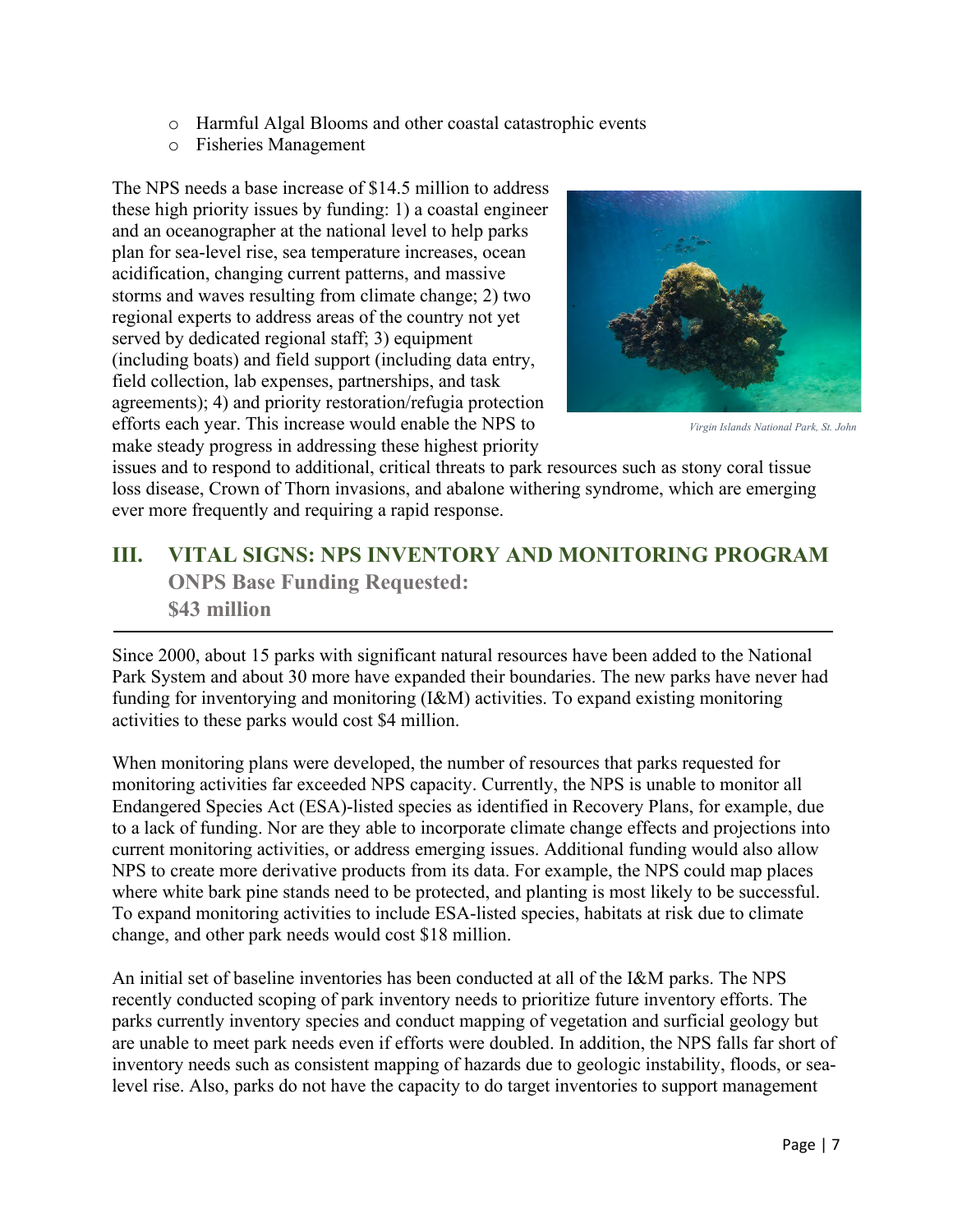actions, such as the creation of a new trail or campground. To expand inventory activities to better serve park needs would cost \$8 million.

Currently, I&M activities focus only on the status and trends of select natural resources. The NPS determines and tracks how water quality in a particular stream, for example, changes through time. However, the NPS does a variety of restoration and other activities through invasive species treatments, prescribed fire, post-fire vegetation planting, and more that are not monitored. At present, the NPS does not study the effectiveness of these actions to determine whether they achieved the desired result. Consequently, the NPS does not have the opportunity to learn how to be more effective and efficient in its land management activities. To build effectiveness monitoring into existing I&M activities would cost \$13 million.

# **IV. NATURAL RESOURCE PROGRAM PROJECT FUNDING**

**ONPS Base Funding Requested: \$33 million**

Each year, park units request project funding for their highest priority natural resource management and research needs. There is extremely stiff competition for these limited funds, only a handful of projects are funded each year, and many high priority needs go unmet. An increase of \$33 million per year along with the program-specific funding identified in this initiative would enable the NPS to make significant progress in addressing the backlog of natural resource project needs. These needs are being systematically identified in comprehensive Resource Stewardship Strategies that are developed for every park unit. Major projects would include restoration of wetland, forest, and stream systems, rehabilitation of denuded landscapes, enhancement of special status species' habitats, coastal restoration, and elimination of non-native species.

#### **V. COMBATING INVASIVE SPECIES AND DISEASES ONPS Base Funding Requested: \$20.0 million**

Invasive species, along with climate change, are the two biggest threats to the NPS mission to protect and preserve our national treasures unimpaired for current and future generations. A base increase of \$20 million to the NPS budget is urgently needed to stem the tide of plant and animal invasive species that are dramatically altering ecosystems and reducing the biodiversity in our national parks. Successfully combatting invasive species and diseases is an ongoing effort that requires coordination with private landowners, state and local governments, and international partners. Effective management requires early detection, rapid response, and consistent longterm funding to keep the invasive species in check once a maintenance control level has been achieved.

The NPS has demonstrated the ability to effectively control invasive animals with the injection of funding for initial control and park-base increases to maintain control. Funding is needed to combat many other serious invasive animal and disease threats that are as yet unaddressed. The NPS has effective Invasive Plant Management Teams that help parks manage their most serious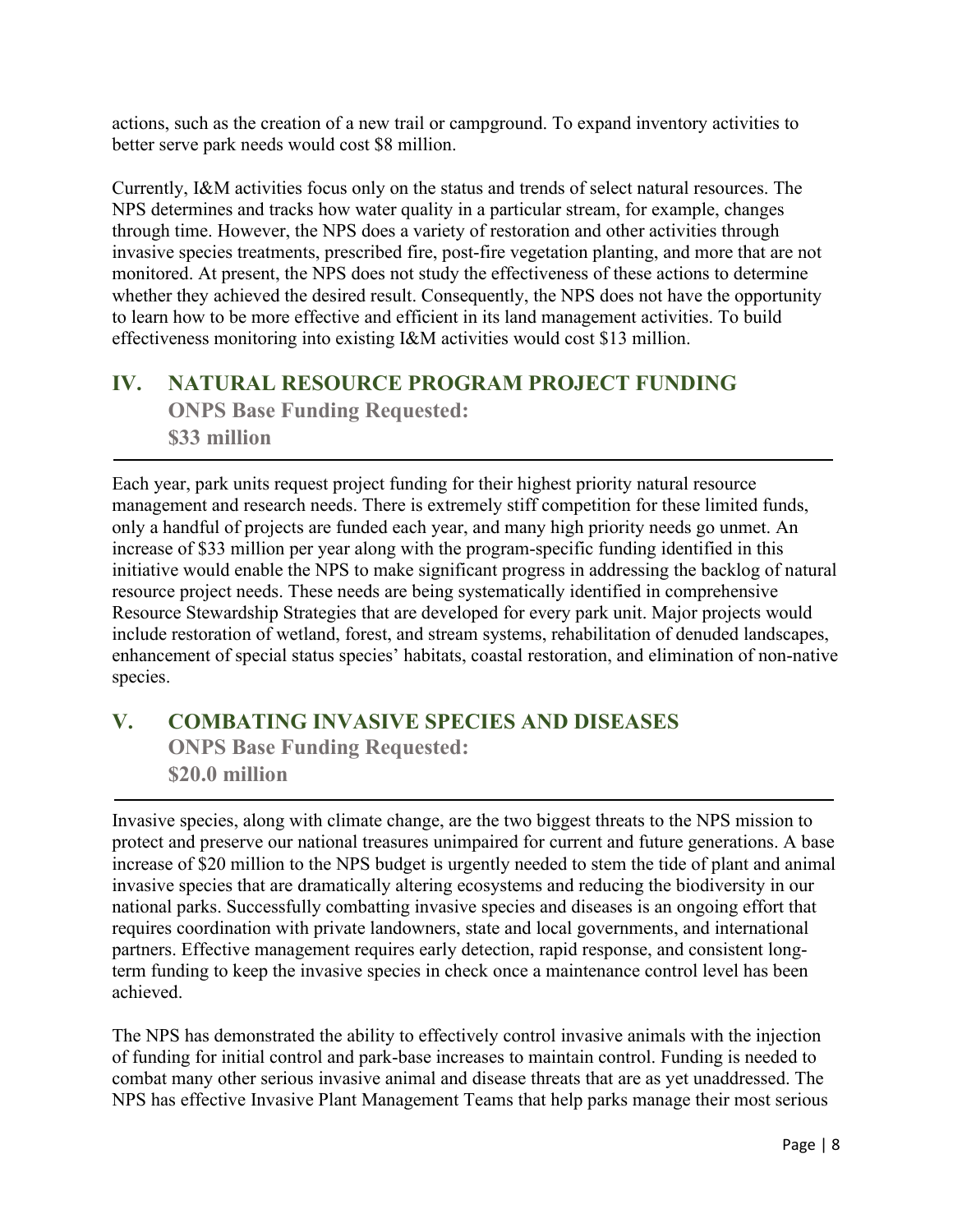infestations. However, these teams are woefully underfunded, they only serve a portion of the NPS units in the country, and parks need base increases to enable them to manage the invasive plants after initial control has been achieved. Failure to effectively manage invasive species threatens the very essence of the parks—the attributes that made these places special. Failure also threatens NPS neighbors, as invasive species spread unchecked into adjacent private and public lands, which endangers ecosystems, livelihoods, infrastructure, and human health.

### **VI. LAND/SEASCAPE CONSERVATION – ENHANCING COLLABORATION TO PRESERVE AND PROTECT BIODIVERSITY ACROSS LAND/SEASCAPES ONPS Base Funding Requested:**

**\$6.0 million**

There is a need to strengthen the role of science in collaboration across land/seascapes to protect and restore biodiversity and increase cultural awareness. Increasing the role of Cooperative Ecosystem Study Units (CESUs) and Research Learning Centers will ensure that federal and state agencies, academia, and organizations will collaborate on high priority issues across the land/seascape. CESUs provide a forum for scientists to interact with agencies to tackle resource (natural and cultural) priorities and emerging issues. The organizational infrastructure is already in place with this 20-year-old program, and funds would contribute to collaboration on high priority projects such as climate change. Funding needed to expand CESUs would cost \$4.0 million.

There are only a few Research Learning Centers nationally where researchers and students work within parks on compelling scientific questions. Expanding this capacity of housing and supporting students at parks will increase opportunities for research and will deepen the understanding by scientists of resource manager's issues. Students learn technical skills and about real-world issues, thereby leveraging the next generation of agency scientists. Funding needed for Research Learning Centers would cost \$2.0 million.



*Glacier National Park, Montana*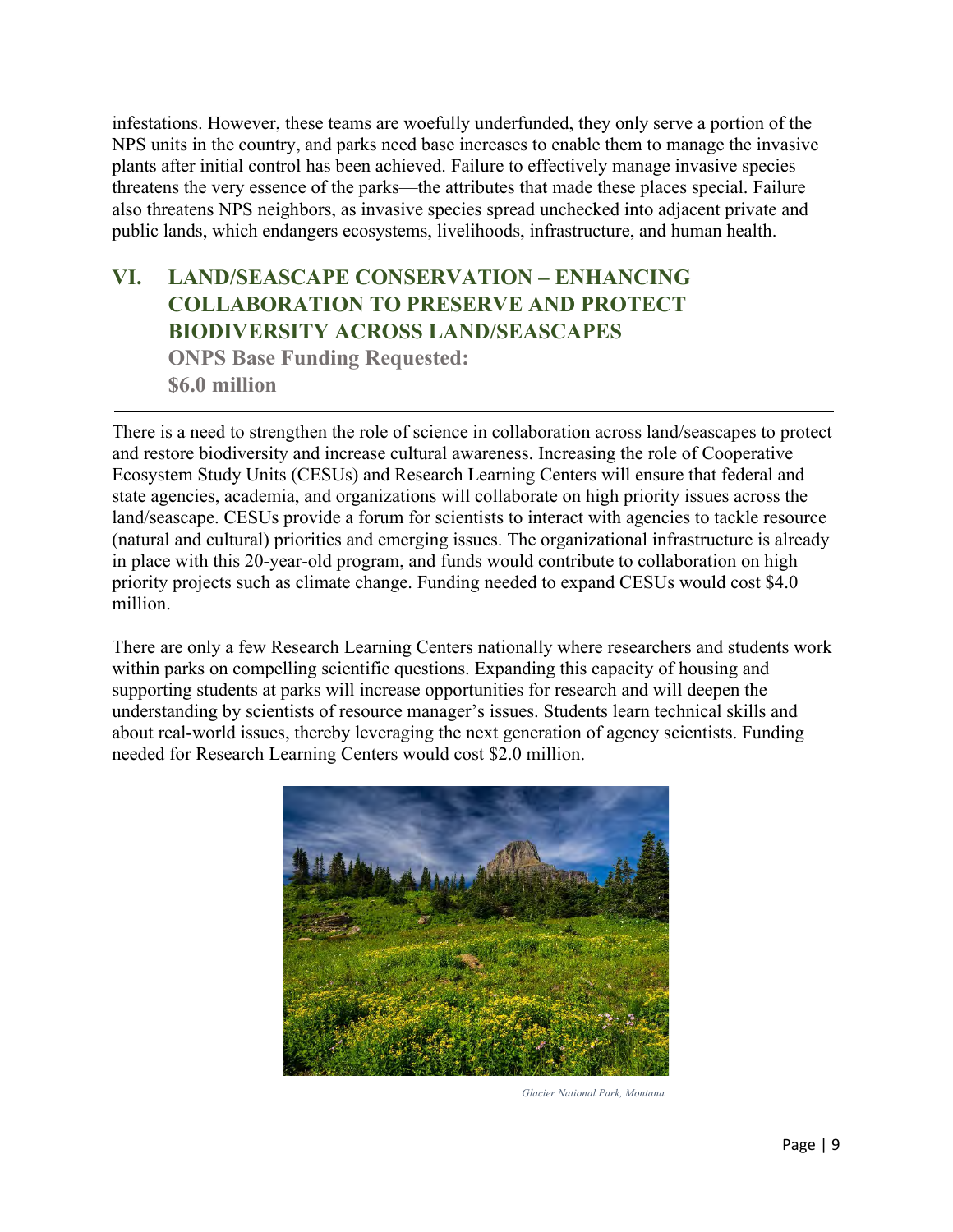## **KEEPING THE PROMISE TO COMPLETE THE CULTURAL RESOURCE CHALLENGE**

The National Park Service's (NPS) stewardship responsibilities for the nation's heritage resources are remarkable and extensive. The National Park System includes approximately 27,000 historic and prehistoric structures, an estimated two million archeological sites, and over 45 million natural, historic, and prehistoric objects. The National Historic Preservation Program encompasses all federal agencies, 59 states, and territories, 1,809 certified local governments, 574 American Indian tribes, 55 National Heritage Areas, and dozens of non-profit preservation organizations, and the general public. Over 90,000 properties are listed on the National Register of Historic Places, including almost 1.7 million historic buildings.

Approximately two-thirds of the 423 National Park System's areas have been designated for historic or prehistoric significance and most park areas contain significant cultural resources. Even with this substantial portfolio, the NPS cultural resources program, including staffing and funding, have not kept pace with their growth to properly care for these resources. Many cultural resources, including historic buildings, museum objects, and archeological sites, are unmaintained, severely threatened, or degraded. As with other programs in the NPS, since 1997 there has been a loss of almost 30 percent of cultural resource management positions in our national parks, and huge losses continue as parks and regional offices continue to reduce staffing due to budget restraints.

Launched in 2013, the Cultural Resource Challenge (Challenge), a \$200 million appropriation request, provides a strategic framework for NPS stewardship and completing partnership responsibilities for America's cultural heritage. The Challenge builds on key programs, prioritizes the use of existing resources, and identifies critical actions that will best meet the needs and challenges confronting the NPS. The Challenge commits to strategically address the most critical urgent needs to save America's beloved cultural heritage.

Since 2013, with increases to the Historic Preservation Fund (HPF), almost \$100 million of the original Challenge request has been funded, and the Coalition supports full funding for the HPF at \$150 million. However, key areas were never fully funded or addressed. We recommend that Congress commit to providing an additional \$25 million among the four areas below in FY 2022 and in each of the succeeding three fiscal years to complete the Challenge at the total specified amounts: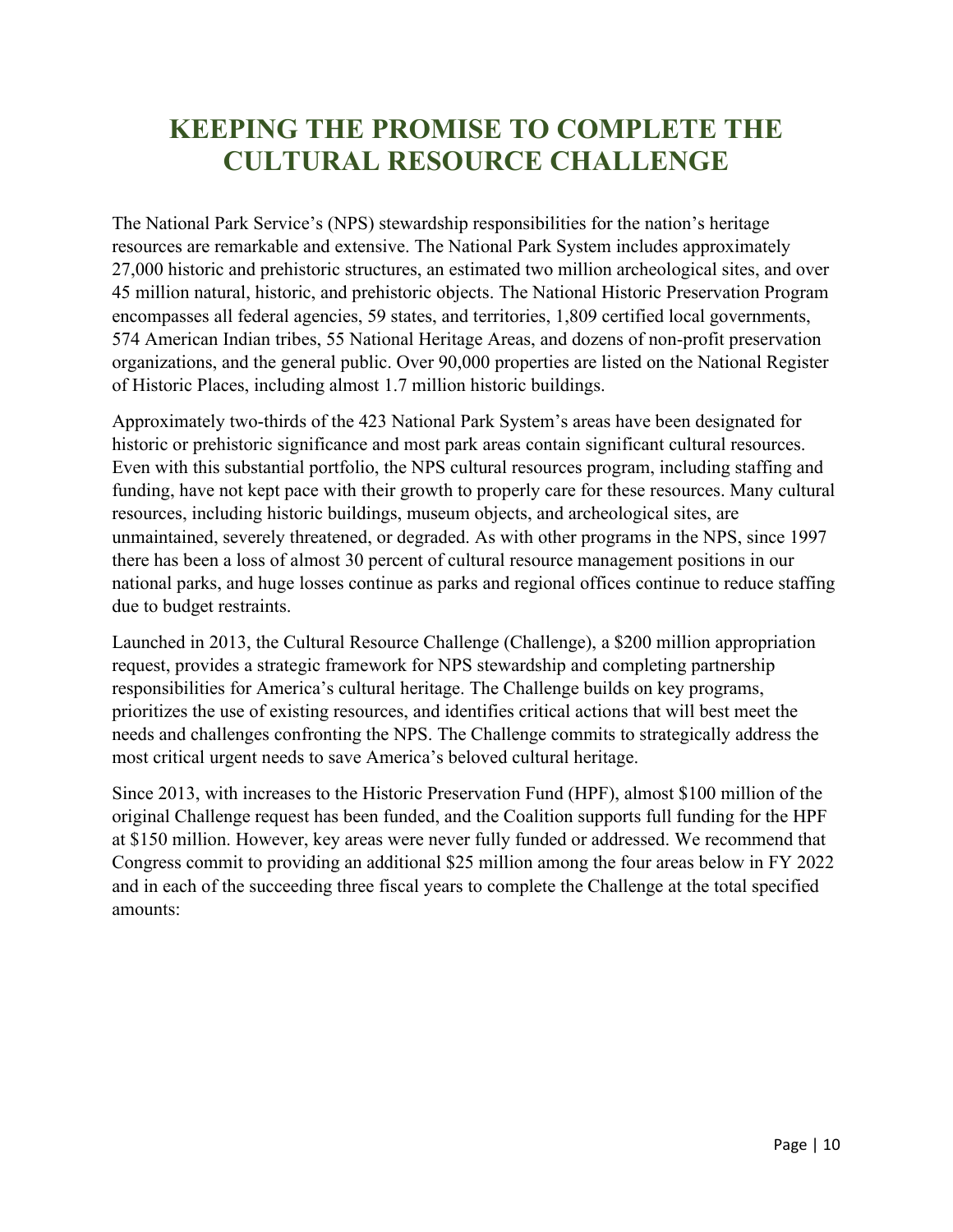## **I. PROVIDE PARKS AND PARTNERS ACCESS TO CULTURAL RESOURCE EXPERTISE**

**ONPS Base Funding Requested: \$45.0 Million**

This annual funding would allow one hundred percent of NPS regions to have professionals in the six basic cultural resource disciplines of historian, historical architect, historical landscape architect, archeologist, curator, and cultural anthropologist. This funding increases by 100 the number of parks that have at least one cultural resource expert on staff and ensures all parks have ready access to all basic cultural resource disciplines.

#### **II. PROVIDE PARKS AND PARTNERS THE INFORMATION NEEDED TO MAKE FULLY INFORMED MANAGEMENT DECISIONS**

**ONPS Base Funding Requested: \$36.0 Million**

This annual funding would improve the baseline documentation information available to management at 280 parks. This information is critical for making sound long-term decisions for park managers across the country.

#### **III. PRESERVE PARK RESOURCES**

**ONPS Base Funding Requested: \$10.0 Million**

This funding would allow the NPS to undertake 100 projects that stabilize archeological sites, cultural landscapes, and historic and prehistoric structures per year, or conduct preventive conservation on museum objects, or support scientific research on new threats to resources. Stabilization is the critical gap for preserving many of our historic structures and archeological sites as neither Cyclic Maintenance or Repair/Rehab appropriations fund this stabilization work.



*Manzanar National Historic Site*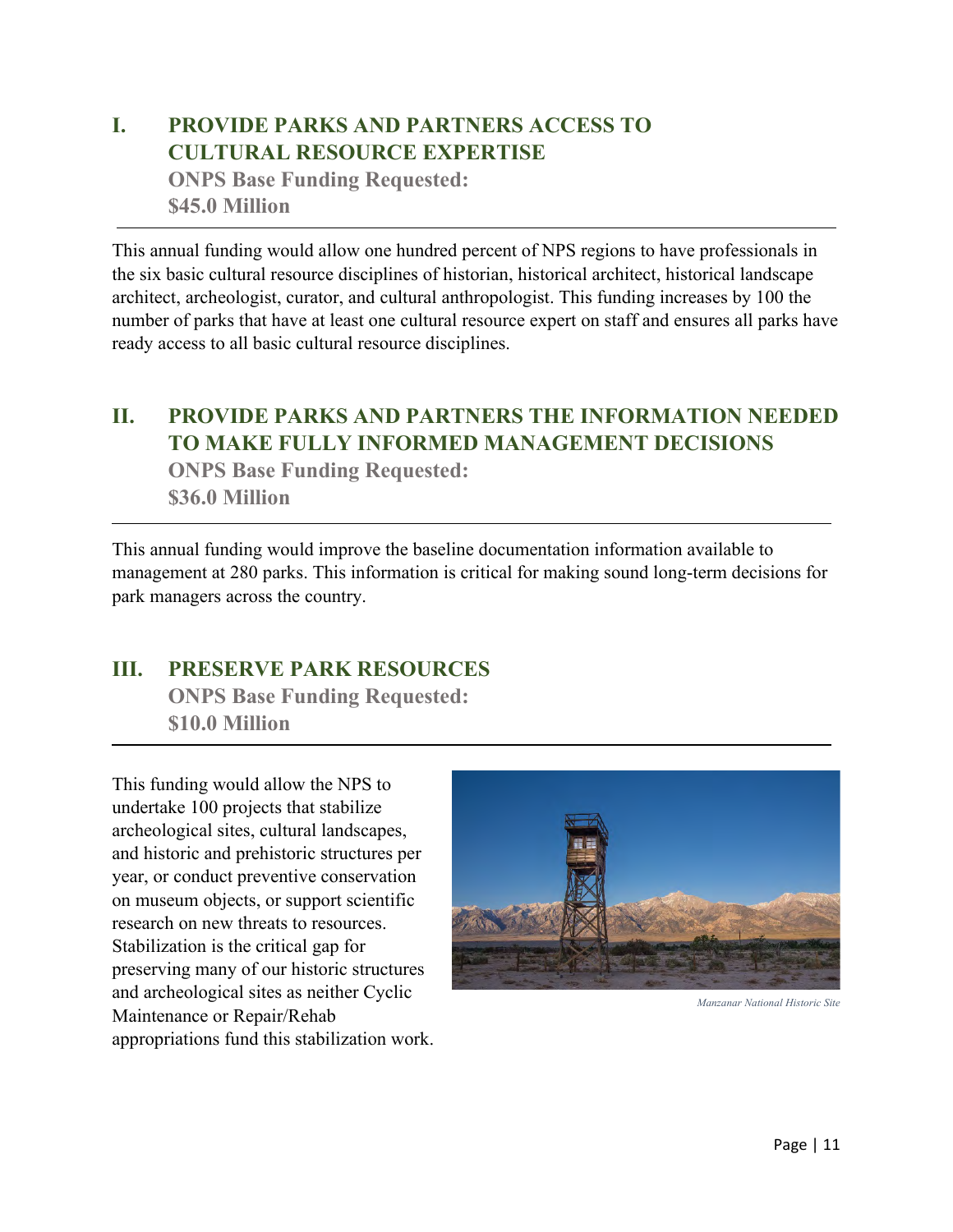### **IV. SUPPORT CRITICAL PARK PROGRAMS AND PARTNERS NR&P Base Funding Requested: \$10.0 Million**

A \$10 million operating annual increase in the National Recreation and Preservation (NR&P) funding for managing the national historic preservation program would support administration of the grant programs, documentation of nationally significant threatened resources, increased grants to support new preservation technology, and development of guidance to assist public and private owners in meeting the threats of a changing climate.



*Wright Brothers National Memorial*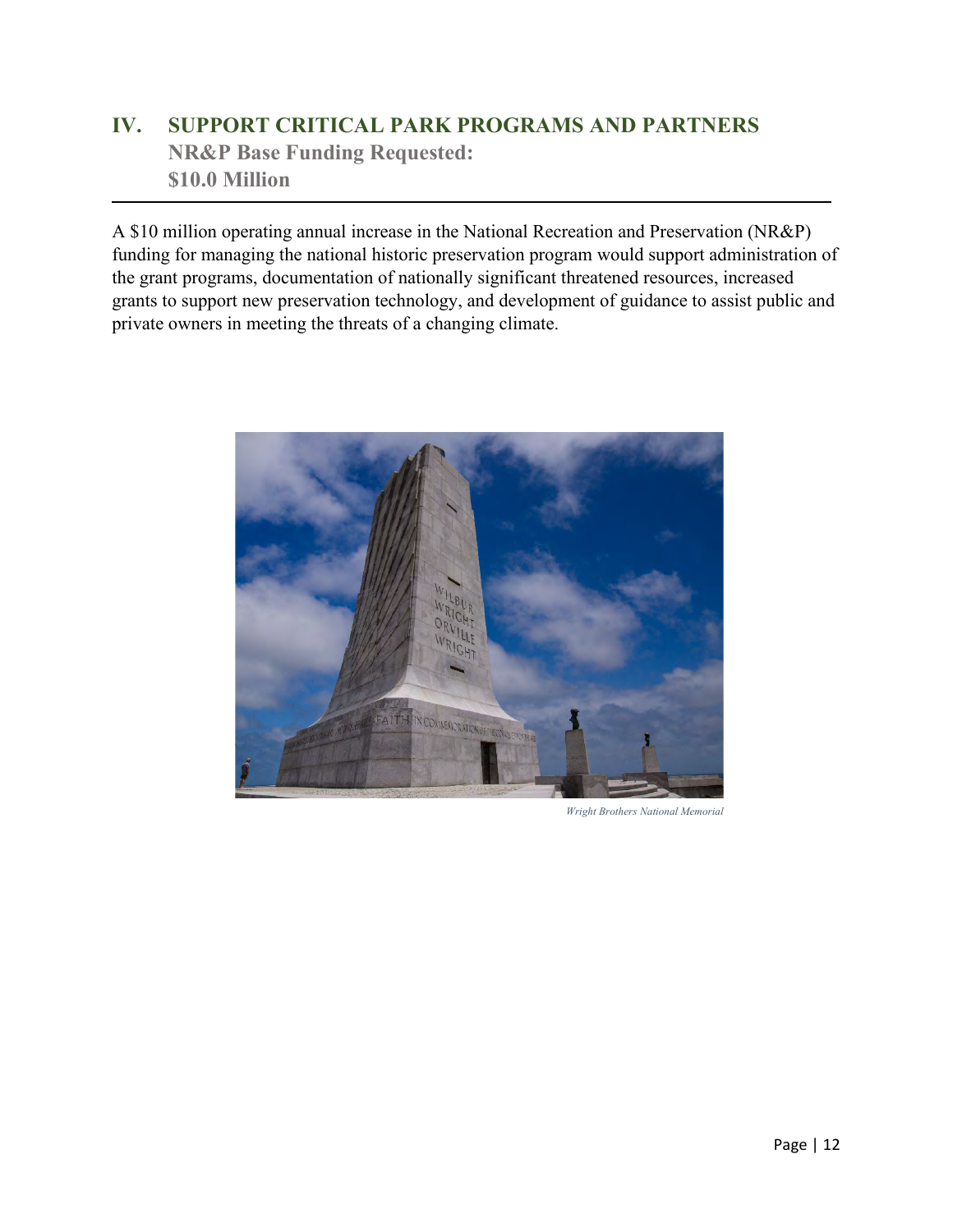## **KEEPING THE PROMISE TO ADDRESS CLIMATE CHANGE**

*"Climate change is the existential threat to humanity. Unchecked, it is going to actually bake this planet. This is not hyperbole. It's real. And we have a moral obligation." - President Joe Biden*

Climate change affects every unit of the National Park System and is a serious threat to park ecosystems, natural and cultural resources, visitors, and infrastructure. The effects are broad, and in some cases, irreversible: melting snowpack, permafrost and glaciers, shifting ranges of plants and animals, altering wildfire patterns, rising sea levels, and numerous other impacts. Shifts of entire biomes, and species ranges have already been documented in Yosemite,



Sequoia and Kings Canyon, Joshua Tree, and Death Valley National Parks. Over 25% of parks lie in coastal areas at risk to sea-level rise and storm surge and almost one-third of the infrastructure within these coastal parks is considered highly exposed to one meter of sea-level rise. *Everglades National Park, Florida* 

The Coalition supports the National Park Service Climate Change Response Plan (CCRP) [\(https://www.nps.gov/subjects/climatechange/response.htm\)](https://www.nps.gov/subjects/climatechange/response.htm). The Response Plan will "help the NPS meet its mission by understanding, interpreting, and responding to climate change." The plan ensures that parks have the best available science and information, which will be applied to address the specific needs of park managers and park partners as they confront the challenges of climate change.

The Coalition commends the NPS focus on a unified approach to address climate change effects, including in design and construction, energy efficiency and use of renewable energy sources, natural and cultural resources stewardship, visitor use and safety, as well as education and transportation. The strategies respond and adapt to climate change through improving operational sustainability, incorporating climate change adaptation into park planning and resource protection, conducting vulnerability assessments and research, and implementing relevant communication while taking every opportunity to mitigate carbon emissions.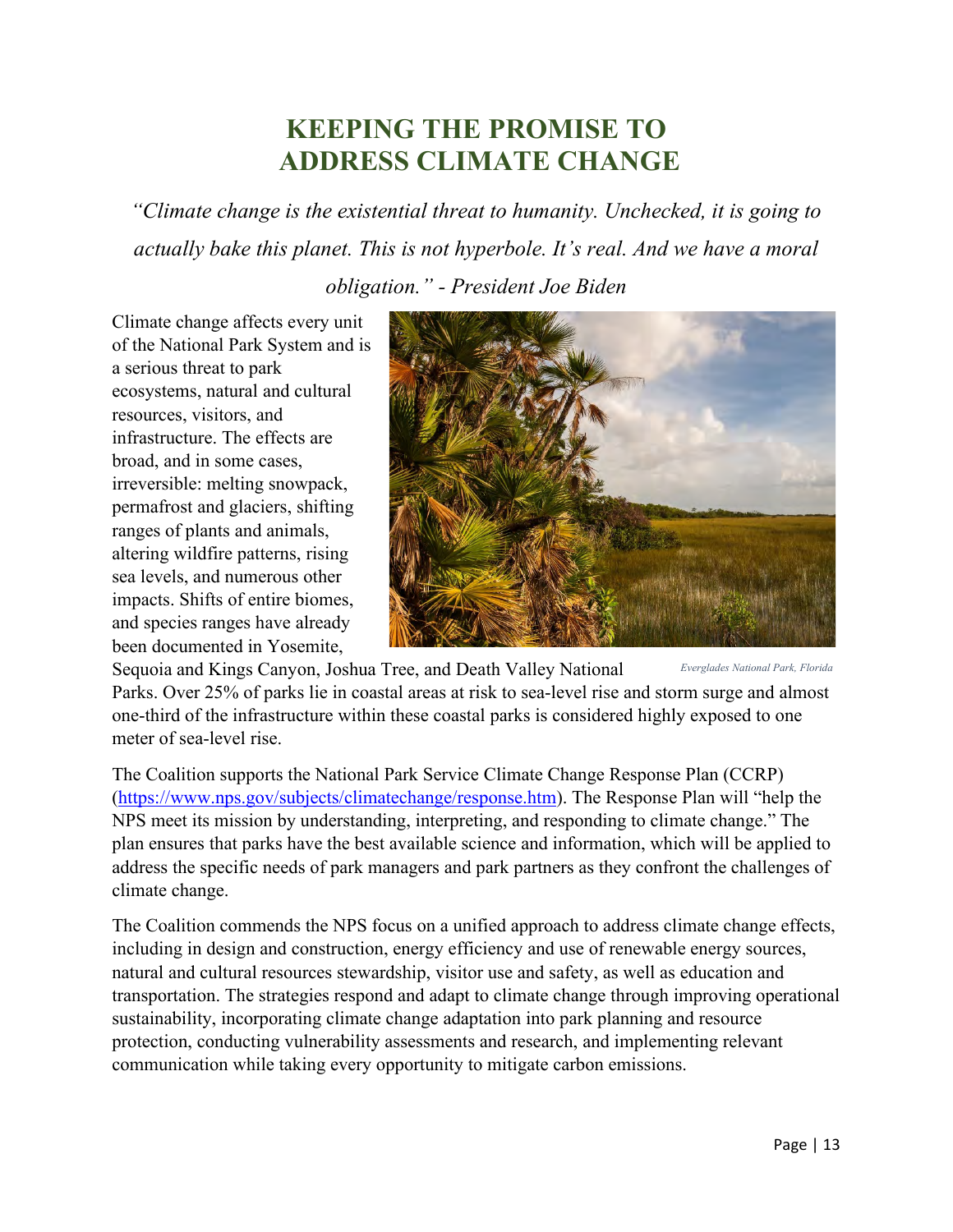Parks require factual and relevant information to foster the best possible decisions concerning the future of park infrastructure, resources, and visitor experiences so that future generations can enjoy and cherish our diverse American cultural and natural heritage.

Conducting vulnerability assessments followed by initiating adaptation strategies of individual national park units are high priorities to protect park resources—knowledge of climate change vulnerabilities is a prerequisite to developing adaptation strategies. Analyses of vulnerability to climate change exist for a very limited set of resources in fewer than half of the national park units. A structured approach to conducting vulnerability assessments across the NPS requires additional technical capacity to provide downscaled climate projections from climate models and to support national park planners and managers in developing adaptation strategies. Also critical is workforce training and funding for agreements or contracts to expedite projects. Critical and high-priority adaptation projects to address park or region-specific needs will guide future planning in an iterative process as techniques evolve and knowledge and understanding of climate change effects increases. Likely partners are USGS Climate Adaptation Science Centers, universities, and other land management agencies to leverage resources and expertise. Now, more than ever, transboundary coordination and cooperation are needed to achieve landscapelevel ecosystem resilience and adaptability.

#### **Funding for vulnerability assessments and mitigation response projects would:**

(1) Provide analyses of the vulnerability of park resources and infrastructure to guide subsequent resource stewardship efforts and to inform decisions on asset planning, management, and investment for park infrastructure. This support addresses the NPS's comprehensive efforts to provide scalable analyses to managers on the implications of environmental change of resources from the land/seascape-level to park-level. Estimated costs would augment existing staff in the CCRP with a team to focus only on vulnerability assessments and expedite the use of the information in park planning to accelerate the identification of key climate change vulnerabilities in national parks. The cost would be \$3 million (see table below).

(2) Initiate high-priority projects in parks designed to add resilience, adaptation, resistance, and protection for some of the most vulnerable natural and cultural resources within the National Park System. The requested funding would support projects informed by vulnerability assessments of park natural and cultural resources to environmental change. The highest priority projects would advance resource (natural and cultural) and infrastructure resiliency and adaptation to climate change associated with rising sea levels, increased frequency and severity of flood events, thawing of permafrost, catastrophic mega-fires, prolonged drought conditions, and other consequences of environmental change. Examples of projects include modeling and analyses to identify high-priority areas to reduce future risks from fire and flooding, as well as design and engineering to adapt and protect historic structures and infrastructure. This increase provides subject matter expert services to park managers to design adaptation projects and includes an annual \$3 million in project funds (see examples below).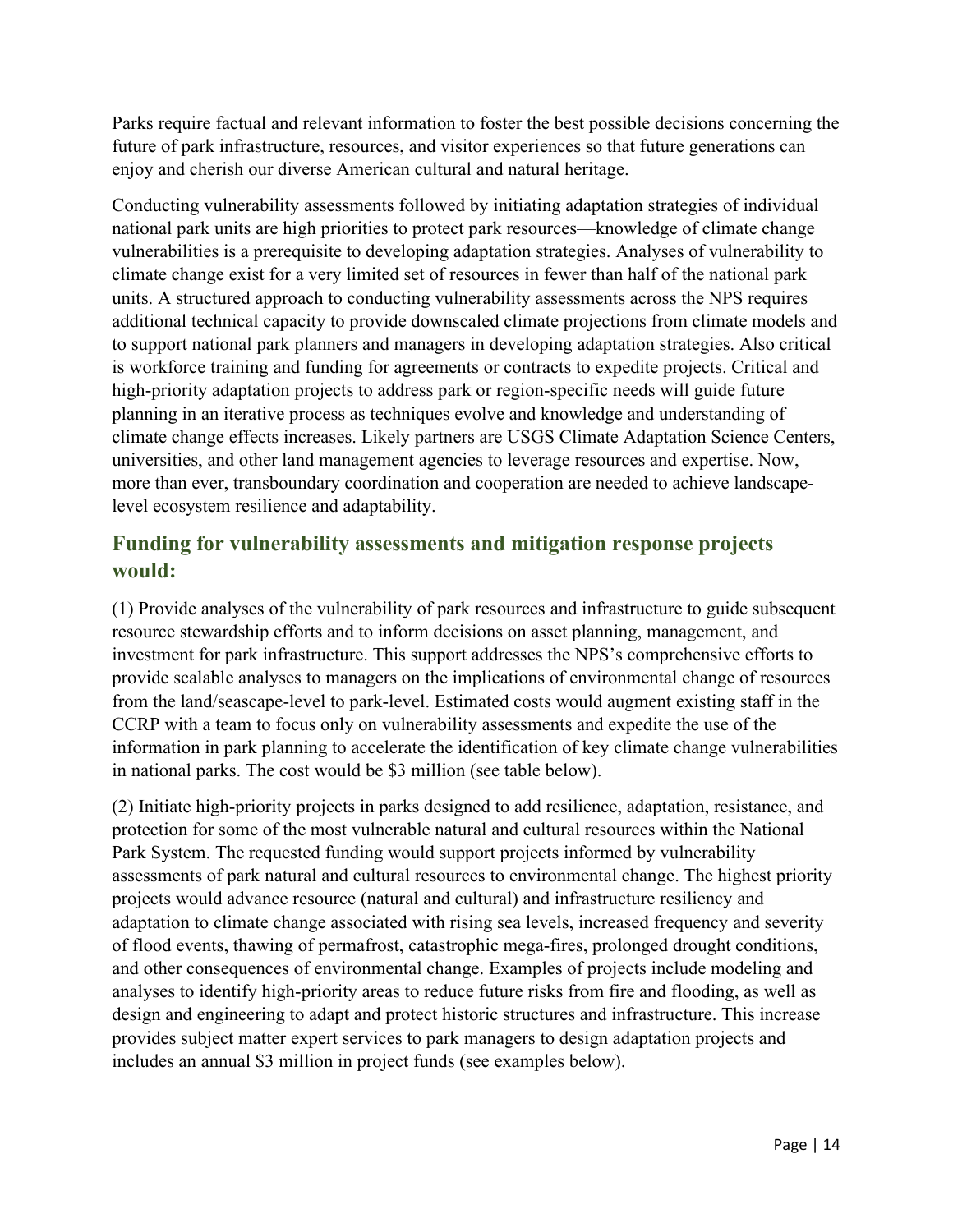| <b>Climate</b>                                            |                 |                |             |
|-----------------------------------------------------------|-----------------|----------------|-------------|
| Change<br><b>Staffing</b>                                 |                 |                |             |
|                                                           |                 |                |             |
| Project manager (agreements, contracts)                   | <b>GS 12</b>    | $\mathbf{1}$   | \$136,000   |
| Technical support downscaling, projections                | GS 12           | $\mathbf{1}$   | \$136,000   |
| Cultural resources adaptation specialist                  | GS 12           | $\mathbf{1}$   | \$136,000   |
| Natural resources adaptation specialist                   | GS 12           | $\overline{1}$ | \$136,000   |
| Coastal engineer                                          | GS 12           | $\mathbf{1}$   | \$136,000   |
| Communication, training                                   | <b>GS 11</b>    | $\overline{2}$ | \$230,000   |
|                                                           | <b>Subtotal</b> | 7              | \$930,000   |
| Task or interagency agreements or contracts               |                 |                |             |
| Vulnerability assessments, research to fill data gaps     |                 |                | \$2,070,000 |
|                                                           |                 |                |             |
| <b>Adaptation Response Projects (average 25 per year)</b> |                 |                | \$3,000,000 |
| <b>GRAND TOTAL FOR CLIMATE CHANGE RESPONSE</b>            |                 |                | \$6,000,000 |

#### **Project Examples in Queue**:

- **(Alaska coastal parks)** Assessing seabird mortality along Arctic parks; Phase II: \$192,621
- **(Alaska Parks)** Prioritize and assess vulnerable archaeological sites in Alaska: \$74,100
- **(All coastal parks)** Building storm related coastal risk understanding: \$297,228
- **(All coastal parks)** Develop adaptation strategies for facilities (including historical buildings, cultural landscapes) using existing exposure and vulnerability information: \$380,000
- **(All parks)** Provide intern support to climate change science and adaptation projects through the NPS Scientist in Parks internship program, which includes Direct Hire Authority and specifically recruits diverse candidates (\$300,000)
- **(Appalachian National Scenic Trail)** Restore Critical early successional Golden-winged Warbler habitat along the Appalachian Trail: \$100,000
- **(Casa Grande NM)** Develop restoration strategies using biological soil crusts in the arid southwest: \$191,000
- **(Coastal parks)** Initial scoping and partner engagement to determine nature-based solutions and connectivity for protecting or creating habitat for nesting species (e.g. sea turtles, shorebirds, horseshoe crabs, etc.): \$150,000